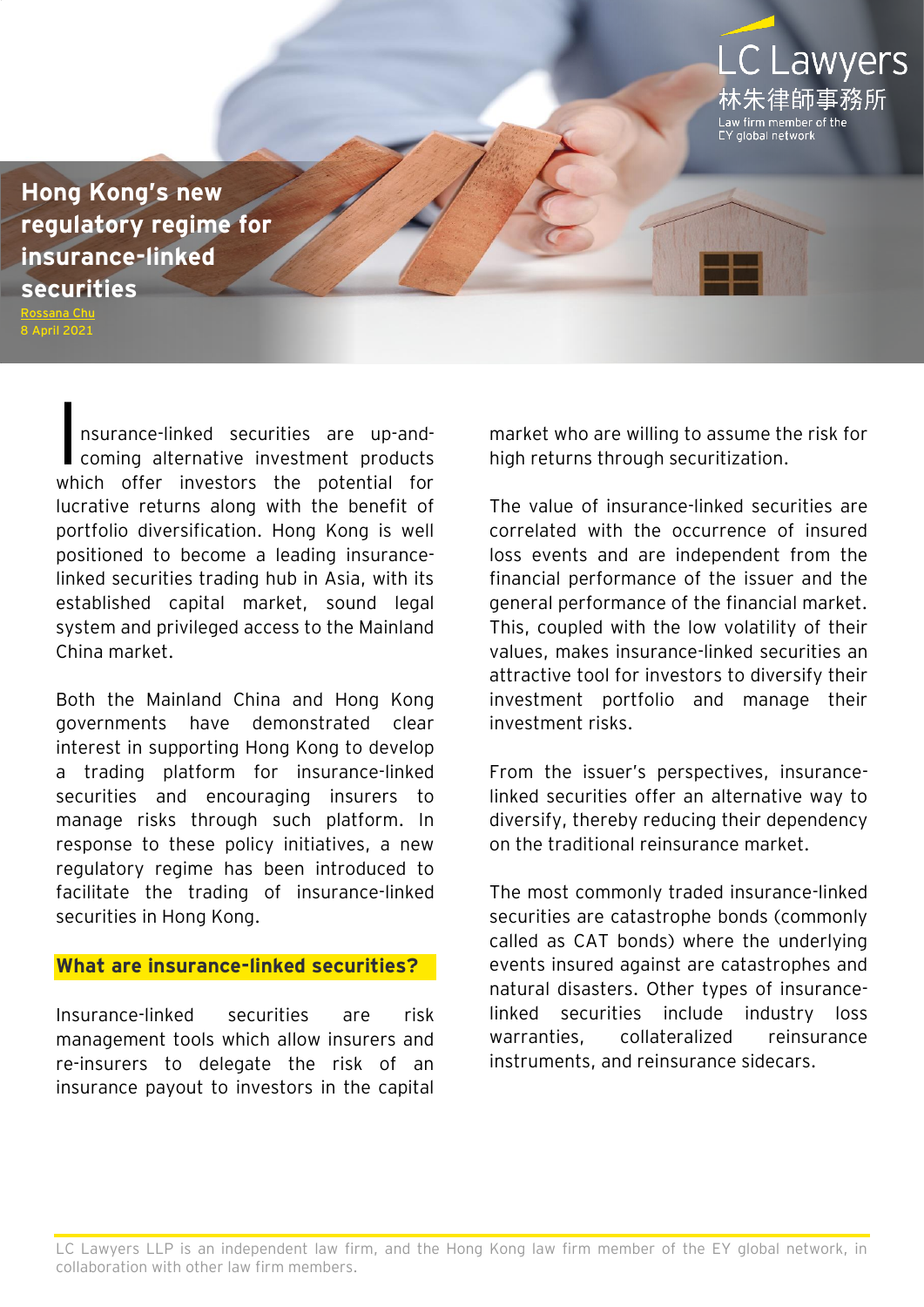The diagram below illustrates the typical roles of different parties in the structure of CAT bonds.



- 1. The bond's sponsor (usually an insurer or a re-insurer) forms a special purpose vehicle ("**SPV**") and enters into a reinsurance contract with the SPV, under which the sponsor will transfer an insurance risk, and pay an insurance premium, to the SPV.
- 2. The SPV issuer issues the CAT bonds to qualified investors in the capital market and enters into a subscription agreement with such investors to raise the bond principal to be used as collaterals for the reinsurance contract between the SPV and the sponsor.
- 3. The SPV issuer holds the bond principal in a collateral trust account and uses it to make high quality, low risk investments.
- 4. The SPV issuer makes periodic coupon payments to the qualified investors during the term of the CAT bonds with the insurance premium received from the sponsor and any investment returns from the bond principal.
- 5. If an insured loss event occurs before the CAT bonds mature, the SPV issuer will cease to make coupon payments to the qualified investors. It will then reimburse the sponsor in accordance with the reinsurance agreement with funds from the collateral trust account, and transfer any remaining balance to the qualified investors.
- 6. If no insured loss event occurs before the CAT bonds mature, the SPV issuer will repay the bond principal to the qualified investors when the term expires.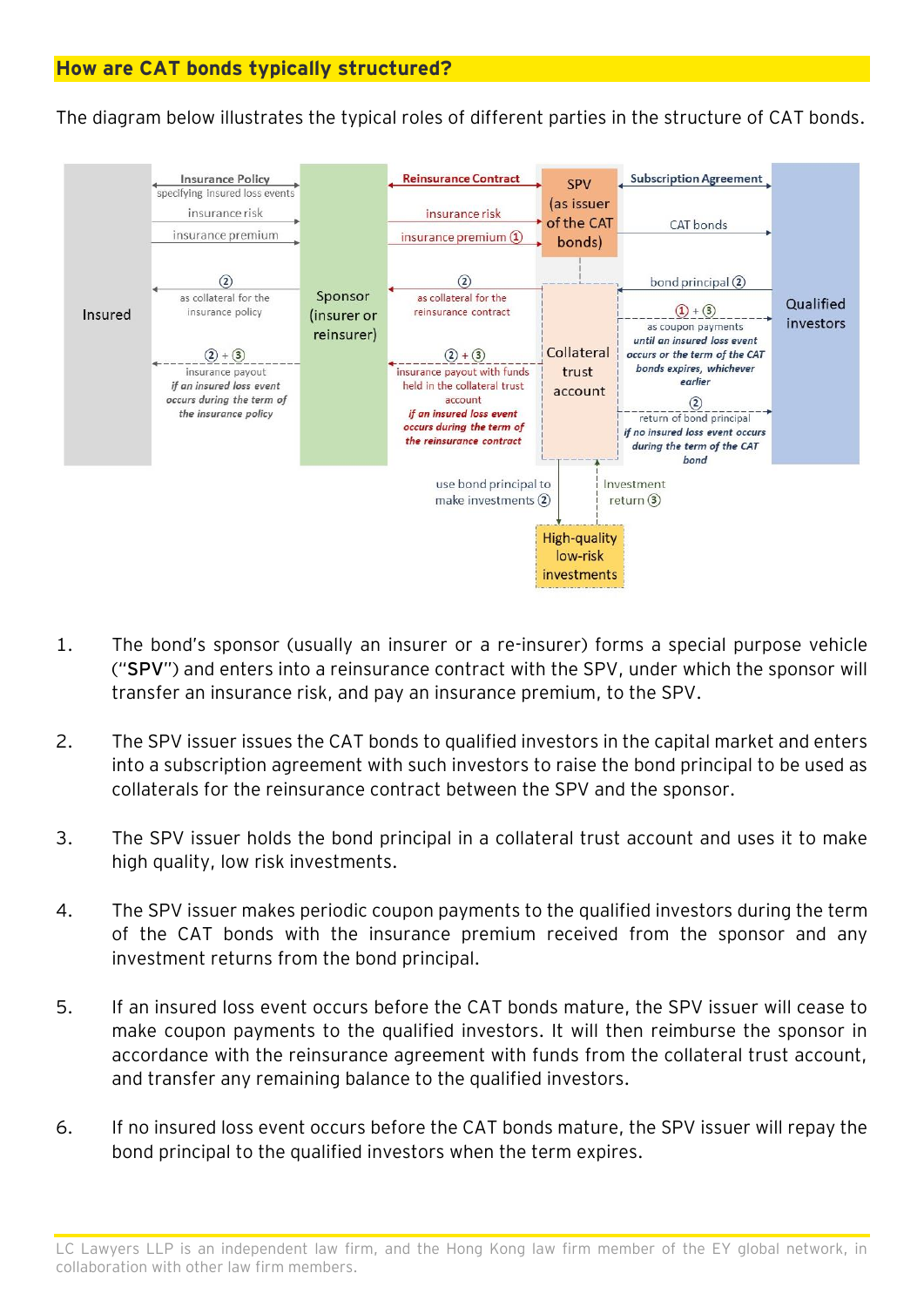# **New regulatory regime for insurancelinked securities**

The Insurance (Amendment) Ordinance 2020 and the Insurance (Special Purpose Business) Rules set out a new regulatory regime specifically designed for the trading of insurance-linked securities in Hong Kong. The new regime became effective on 29 March 2021.

## *1. Insurance (Amendment) Ordinance 2020*

The Insurance (Amendment) Ordinance 2020 introduces a new class of insurance business, namely special purpose business ("**SPB**"), and a new type of authorized insurer, namely special purpose insurers ("**SPI**").

SPB is defined as the business of effecting and carrying out insurance contracts that are fully funded through insurance securitization. This means that the proceeds from the sale of insurance-linked securities must sufficiently cover the issuer's potential liabilities under the underlying insurance contracts.

The Insurance (Amendment) Ordinance 2020 stipulates that an SPB may only be carried on by an SPI. To be authorized as an SPI, an entity must:

- **De appoint at least two fit and proper** directors;
- **EXECUTE:** Appoint a fit and proper administrator as its controller;
- **EXECUTE:** Carry on SPB as its sole insurance business; and
- **Example 12** comply with any additional requirements prescribed by the Insurance Authority, including those stipulated in the Insurance (Special Purpose Business) Rules.

## *2. Insurance (Special Purpose Business) Rules*

Addressing concerns that certain investors may not have the risk appetite for investments in insurance-linked securities, the Insurance (Special Purpose Business) Rules debars unsuitable investors by restricting trading activities to certain eligible investors and imposing a minimum investment size of US\$250,000.

Eligible investors include banks and authorized financial institutions, insurance companies, corporations providing investment services, governments, central banks and multilateral agencies, authorized exchange companies, and collective investment schemes (excluding retail funds, pooled investment funds invested into by Mandatory Provident Fund schemes and occupational retirement schemes).

A person who fails to comply with such trading limitations commits a criminal offence and may be subject to a fine of HK\$200,000 and imprisonment of 2 years.

# **Interaction with the Securities and Futures Ordinance**

Considering the nature of insurance-linked securities and the broad definition of "securities" under the Securities and Futures Ordinance of Hong Kong, it is likely that insurance-linked securities will fall within the ambit of, and be subject to, such ordinance. Therefore, persons who deal with, advise on or trade in insurance-linked securities may be required to hold a license issued by the Securities and Futures Commission of Hong Kong.

LC Lawyers LLP is an independent law firm, and the Hong Kong law firm member of the EY global network, in collaboration with other law firm members.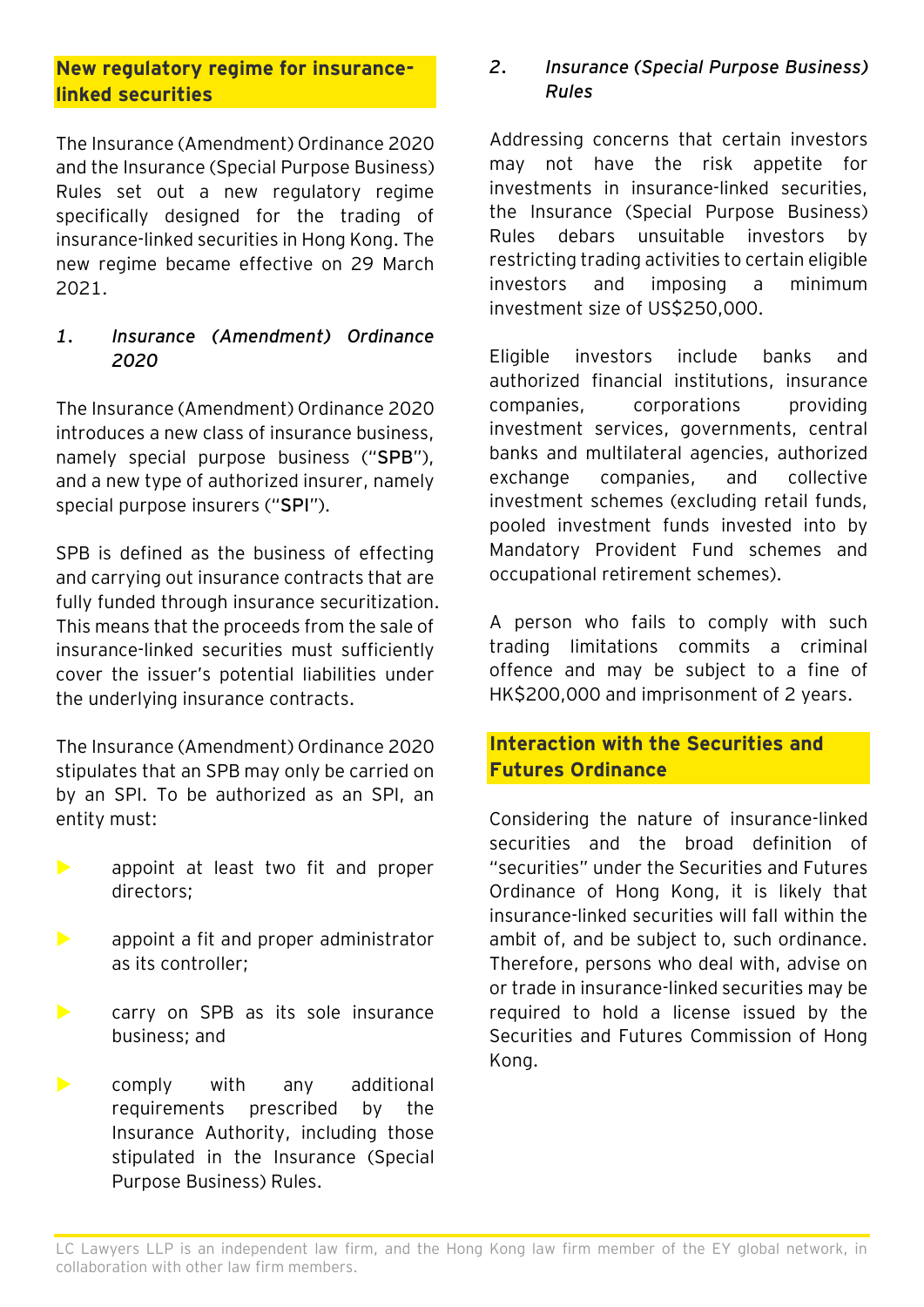#### **What's next?**

To expedite the growth of the insurancelinked securities market in Hong Kong, the Hong Kong government has proposed to launch a pilot grant scheme for insurancelinked securities issuers for a duration of two years. Under this scheme, issuers of insurance-linked securities will be entitled to claim a government grant of up to HK\$12 million to cover the cost of issuing such

securities. Details of the scheme will be announced by the Insurance Authority in due course.

Once an insurance-linked securities market is developed, Hong Kong can provide opportunities for Mainland China insurers and entities to transfer risks to qualified investors via such insurance-linked securities market. Hong Kong may also pave the way for becoming a leading reinsurance and risk management center in Asia.

*The author would like to thank Ms. Cici Ng (trainee solicitor) for her contribution in this article.*

LC Lawyers LLP is an independent law firm, and the Hong Kong law firm member of the EY global network, in collaboration with other law firm members.